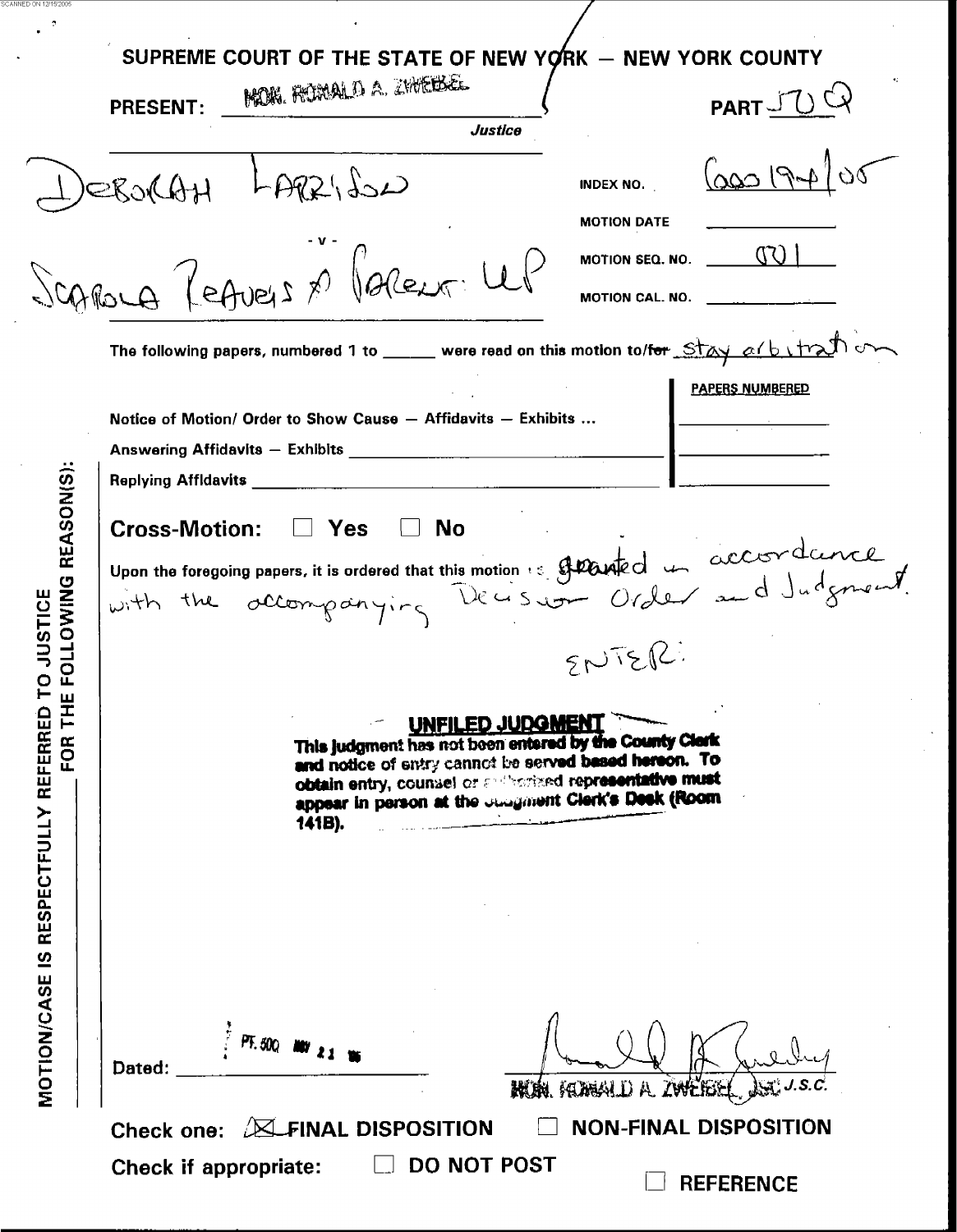SUPREME COURT **OF** THE STATE OF NEW YORK \_\_\_\_\_\_\_\_\_\_\_\_\_\_\_\_\_\_\_\_\_\_\_\_ll\_\_\_\_\_\_\_\_\_l\_ **-X**  COUNTY OF NEW YORK: PART *50Q*  DEBORAH LARRISON, Petitioner, :Index Number 600194/05 Decision, Order *6c* Judgment -against-SCAROLA **REAVIS** & PARENT LLP, Respondent. : 

ZWEIBEL,  $J$ .:

Petitioner Deborah Larrison moves this Court for an Order preliminarily enjoining arbitration commenced by respondent Scarola Reavis & Parent LLP **("SRP")** for legal fees, pending a determination of whether such a claim is in-fact arbitrable. According to petitioner, **SRP's** claim for legal fees is not arbitrable before the American Arbitration Association because the 'Arbitration Provision" and the "Engagement Letter" violate public policy and therefore, are unenforceable. Petitioner argues that SRP failed to follow the proper procedures in obtaining petitioner's alleged "consent" to submit any claims by SRP against her for legal fees to binding arbitration, without de novo judicial review of any resulting arbitration award. Specifically, petitioner claims that SRP never provided her with a copy of the Part 137 Rules of the Chief Administrator.

Respondent Scarola Reavis & Parent LLP ("SRP") opposes the motion. According to SRP, petitioner has waived her right to stay arbitration by actively participating in the Arbitration.

Petitioner counters by arguing that regardless of whether she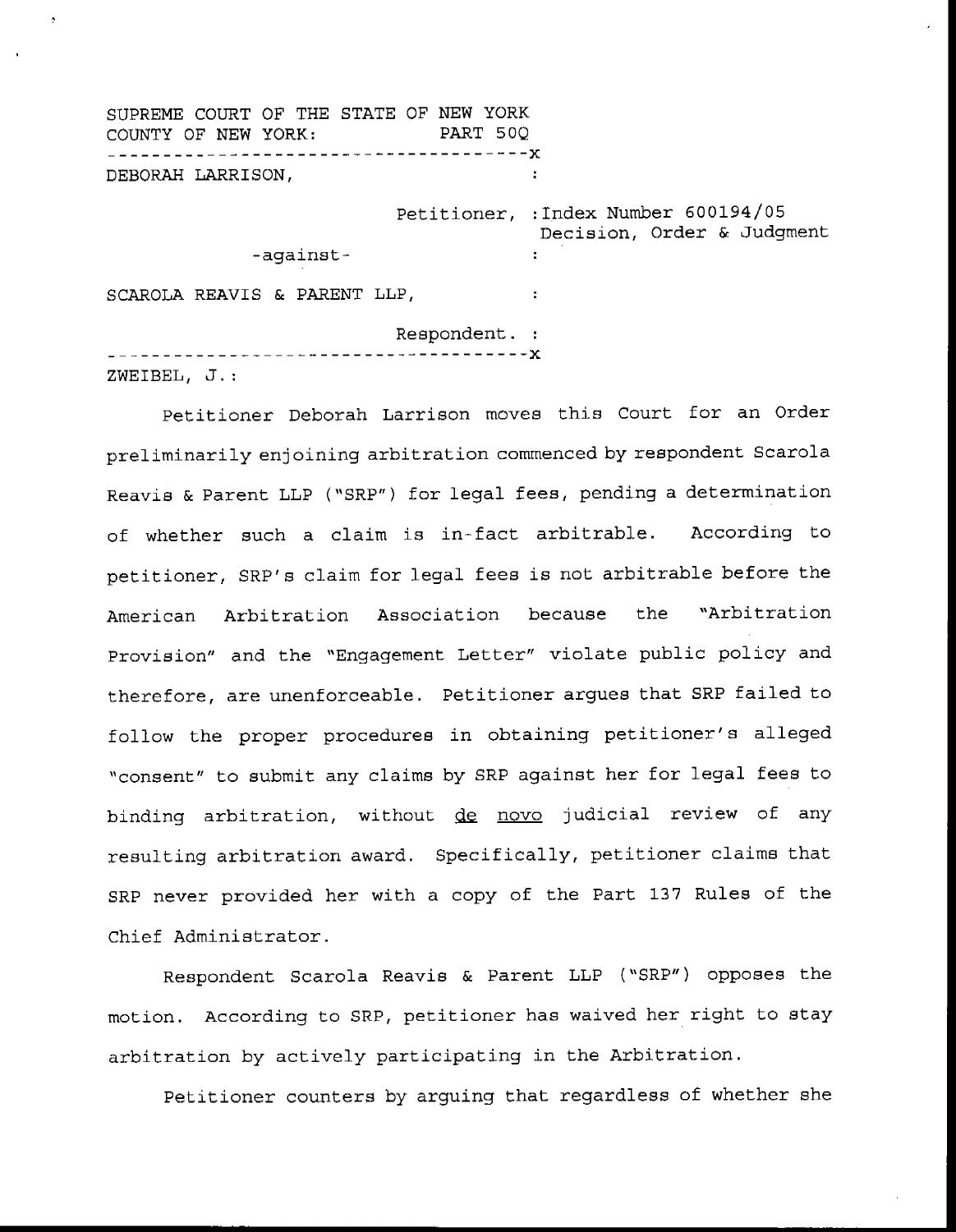"participated" in the arbitration, the 'arbitration provision" is unlawful and violates the public policy of the State, and therefore, the Court must stay the pending arbitration. Since petitioner never gave a knowing and informed "consent" to binding arbitration of SRP'a claims for legal fees, she could not, as a matter of law, waive her right to object to such arbitration by allegedly "participating" in the same.

On March 7<sup>th</sup> or 8<sup>th</sup>, 2004, petitioner retained SRP to represent her in connection with her claims against her former employer. Petitioner executed an engagement letter ("Engagement Letter") prepared by the law firm of SRP, wherein she agreed to compensate SRP for its legal services.' Petitioner initially conferred with Helen D. Reavis, Esq., a named partner at SRP, who signed the Engagement Letter on behalf of the firm. Later, she also dealt with Richard J.J. Scarola, Esq., another named partner and Laurie S. Leonard, Esq., an associate.<sup>2</sup>

Under the paragraph entitled "Scope of Services," the

<sup>&#</sup>x27;According to petitioner, one of petitioner's business acquaintances recommended SRP to assist her in pursuing claims against her former employer, American Strip Steel, Co. (the "Company")-where she had been Chief Executive Officer. The Company's principal place of business is Kearny, New Jersey, where petitioner's office was located.

<sup>&#</sup>x27;Petitioner claims that she was emotionally distraught at the time she engaged the services of SRP because the Company had just terminated her employment allegedly without cause following her rejection of allegedly inappropriate and unwanted overt sexual advances perpetrated by the Chairman of the Company, who was also a majority shareholder.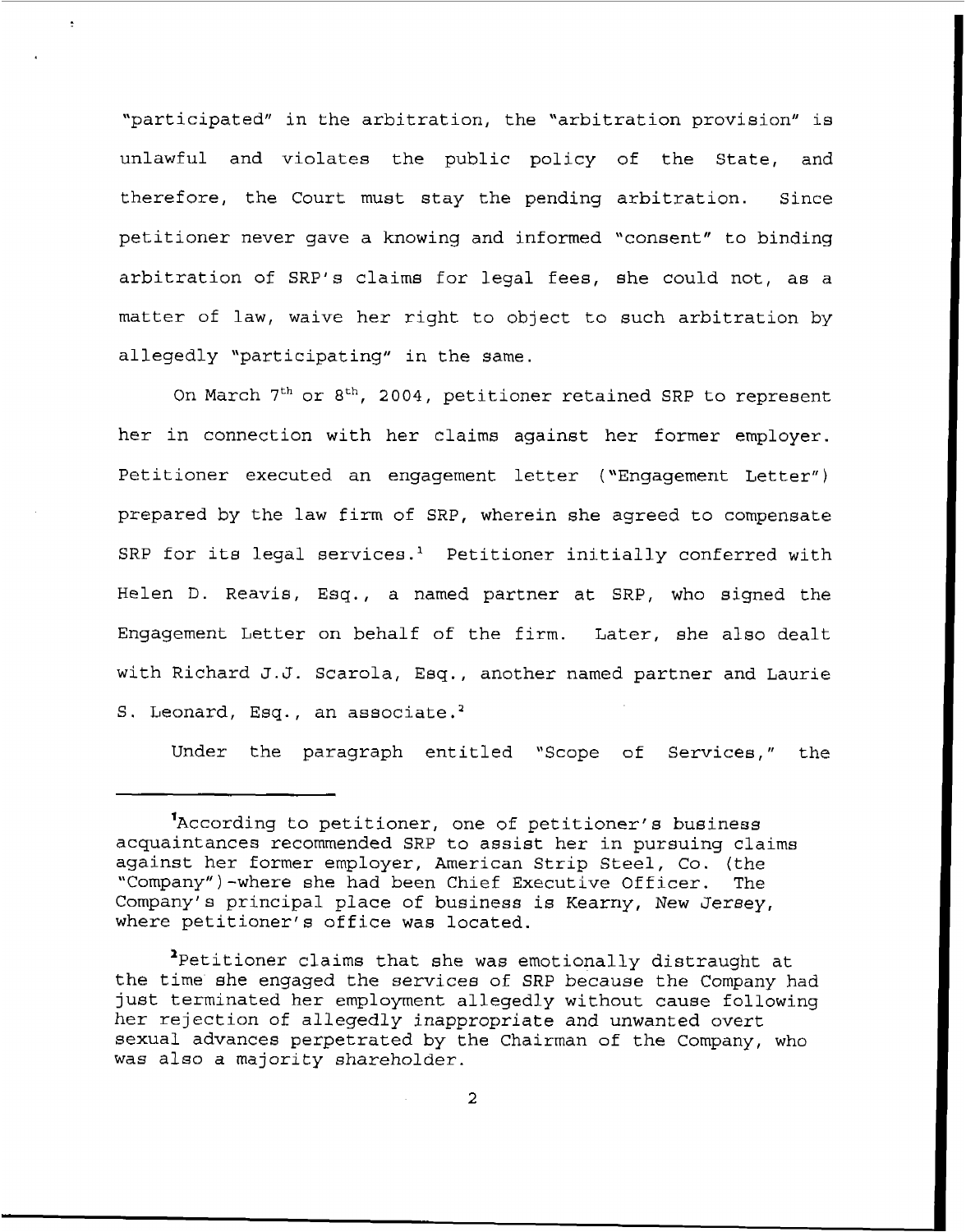Engagement Letter sets forth the parameters of its representation:

SRP is hereby retained by you to provide legal representation and employment counseling in connection with issues arising from your relationship with American Strip Steel Co. and related companies (collectively, the "company") , and related assignments as may be required from time to time (collective, the "Matter"). It is expressly understood and agreed that in the case of any request by you for additional services not mentioned in this paragraph, but requested generally by you, or any service that we provided because in our judgment it is necessary in the course of representing you in connection with the Matter, then any such service shall be governed by this Agreement; provided however that we shall separately discuss and agree upon possible litigation concerning your dispute concerning the Company, and the terms of this Agreement shall not pertain to such possible separate legal action.

Petitioner **alleges** that she **did** not engage SRP to perform litigation work and the Engagement Letter did not govern its performance of any litigation work.

Despite this, SRP initiated litigation on petitioner's behalf. SRP filed a **Complaint** with the **Equal** Employment Opportunity Office in New York (which was subsequently transferred by the EEOC to the New Jersey Division of Civil Rights). SRP also filed an assault and battery complaint against the Chairman of the Company in the United States District Court for the Southern District of New York.

Under the paragraph entitled "Arbitration of Certain Disputes," the Engagement Letter purports to require that any claims by SRP against petitioner for legal **fees** be submitted to binding arbitration, without de novo judicial review of any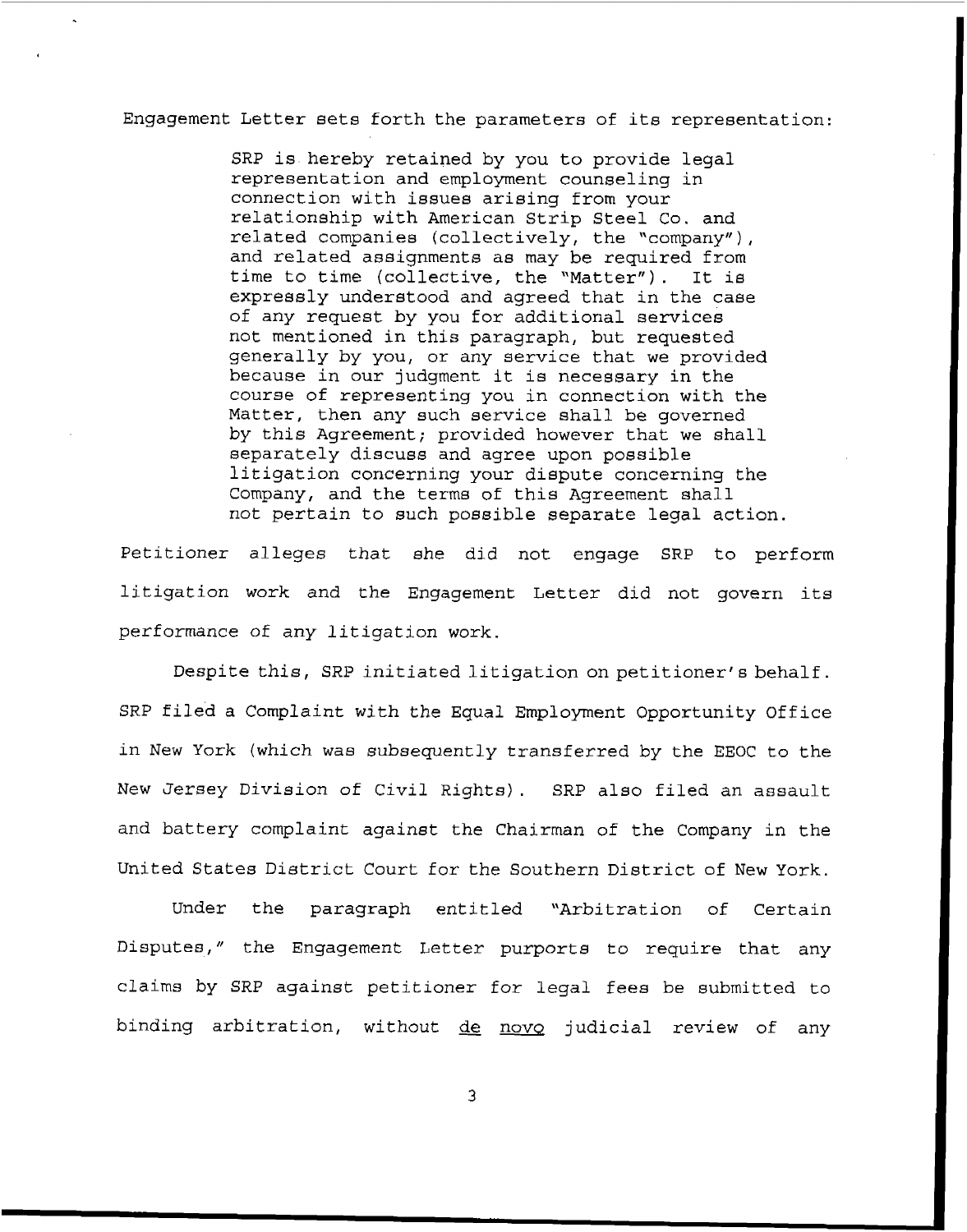## resulting arbitration award:

The Parties agree that any claim arising out of or relating to this Agreement, or breach thereof, will **be** resolved by binding arbitration in the City of New York in accordance with the rulea then obtaining of the American Arbitration Association ("AAA") , and judgment upon the award rendered by the **AAA** be entered and enforced in any court having jurisdiction thereof; provided, however, that no claim that you may have against SRP, whether aaaerted as a claim, counterclaim or otherwise, shall be referred to or resolved by Arbitration unless SRP specifically agrees after description of such claim to SRP by you in writing and unless there is also specific written agreement by any insurance carrier which may have Coverage for any potential liability for SRP.

According to petitioner, at no time did Ms. Reavis, or any other attorney at SRP provide petitioner with a copy of Part 137 of the Rules of the Chief Administrator nor did they advise petitioner of her rights under Part 137 of the Rules of the Chief Administrator. Specifically, petitioner was never advised that, under Part 137, she had the right to: (a) elect non-binding arbitration of any claims by SRP against her for legal fees; **(b)**  assert in such an arbitration any of her own claims or counterclaims against SRP, relating to fees charged by SRP; (c) seek de novo judicial review of any such arbitration award; and (d) do all of the same without the threat of being responsible for any attorney's fees incurred by SRP in attempting to collect its alleged legal fees.

Petitioner further claims that at no time did any attorney at SRP advise her that she had the right under Part 137 of the Rules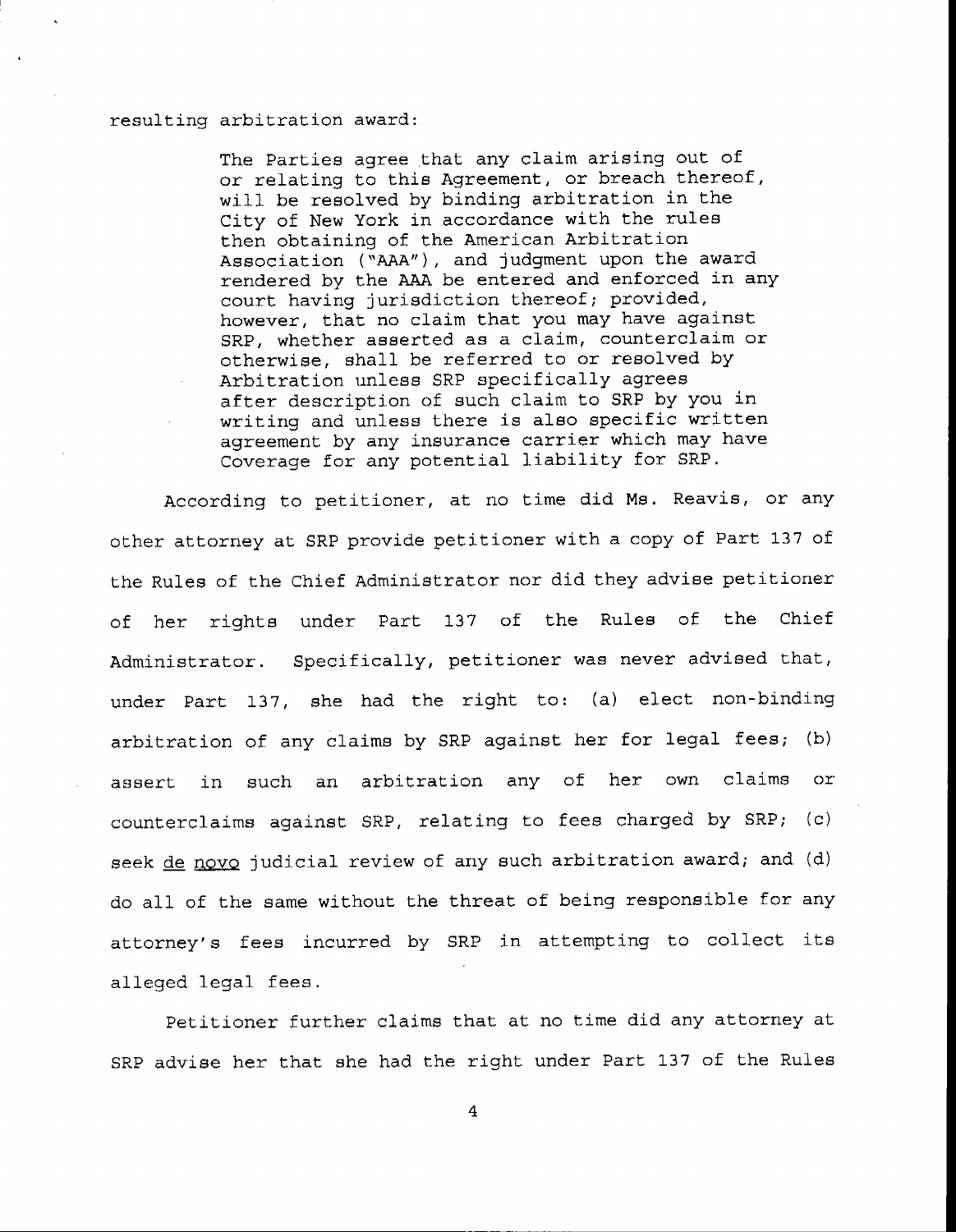of the Chief Administrator to reject **SRP's** proposal that she agree to binding arbitration, before the American Arbitration Association ("AAA") of any claims by SRP against her for legal fees, and choose instead to reserve her rights under the Part 137 process.

SRP in fact appeara to concede that they did not follow the proper procedures under Part 137 by seeking to obtain or obtaining petitioner's written consent to waive her rights thereunder, and at no time did petitioner give the requisite knowing written waiver of such rights in the form prescribed by the Rules of the Chief Administrator.

The Court notes that the arbitration proviaion is one-sided. While petitioner allegedly agreed to arbitrate any claims by SRP against her, she allegedly forfeited her right to assert any claims or counterclaims against SRP that she otherwiee would have in a fee dispute arbitration under Rule 137.

Additionally, in the paragraph entitled "Retainer, " notwithstanding the fact that petitioner allegedly did not engage SRP to perform any litigation work, the Engagement Letter required her to advance a \$10,000 retainer payment to SRP. Claiming that she did not know her rights under Part 137, petitioner agreed to do *so* and advanced the monies to SRP.

In the paragraph entitled "Binding Effect of Statements," the Engagement Letter purports to hold petitioner accountable for any attorneys' fees incurred by SRP in attempting to collect its legal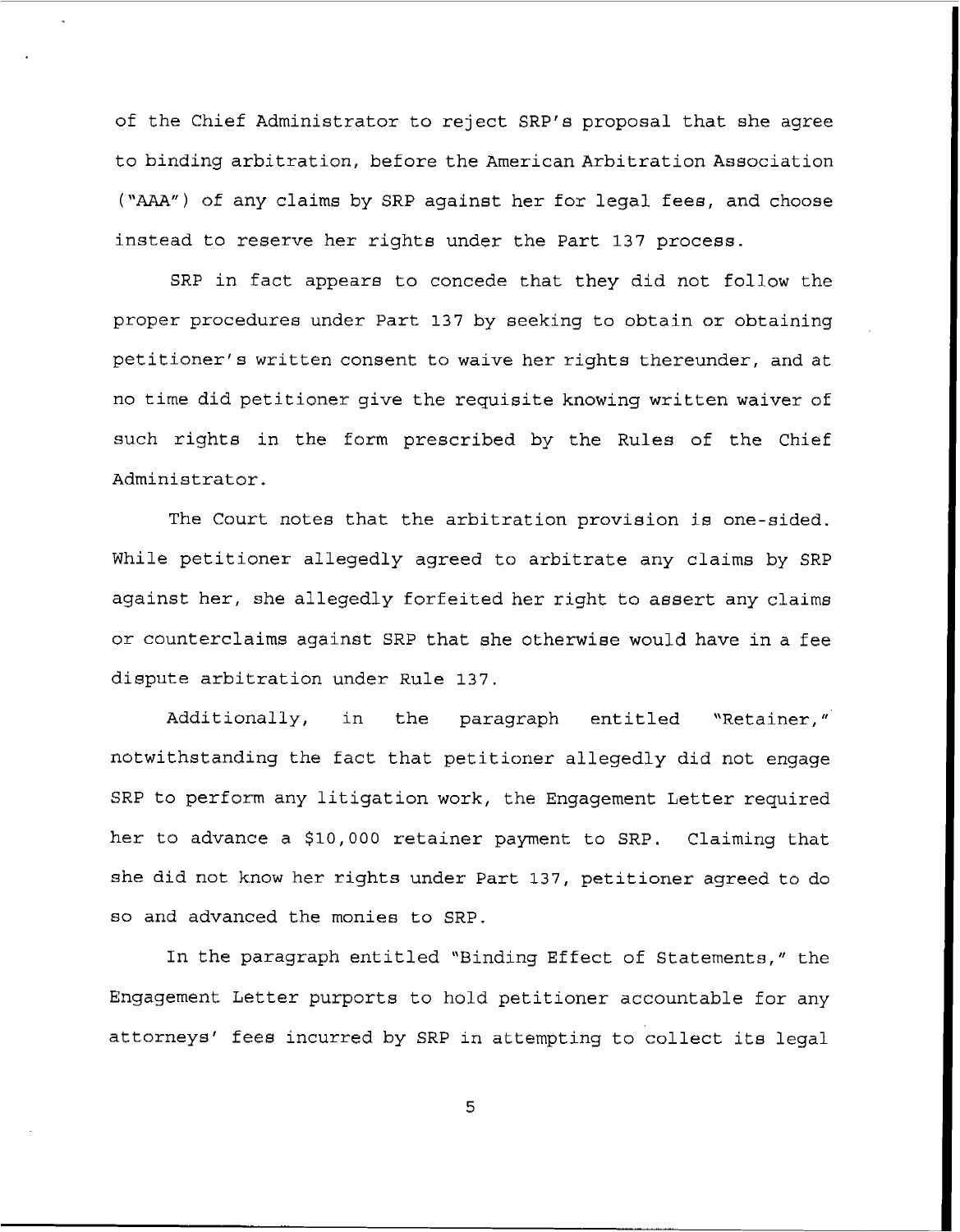fees .

On June 18<sup>th</sup> or 21<sup>st</sup>, 2004, petitioner discharged SRP and retained new attorneys to represent her in her dispute with the Company. Upon the advice of her new employment counsel, she dismissed both the EEOC Complaint and the federal lawsuit. Petitioner's new attorneys are trying to determine the extent to which **SRP's** ill-fated federal court and EEOC filings have damaged her case against the Company.

Between March 6, 2004 and June 24, 2004, SRP ran up more than \$56,000 in legal fees in the course of performing tasks, such as: (a) "evaluating the case, **(b)** negotiating with the Company, (c) preparing and filing a battery complaint and (d) preparing and filing an EEOC complaint. According to petitioner, a aubstantial portion of SRP's billings relate to litigation work. Of the \$56,000 amount that petitioner hag been billed, she has paid \$28,000. She has refused to pay the balance of approximately \$29,000 on the ground that she was poorly advised and over billed.

On September **29,** 2004, SRP sent petitioner, by First Class Mail and Certified Mail, Return Receipt Requested, a notice, pursuant to CPLR 7503(c) (the "Notice"), informing her that SRP intended to seek to arbitrate its claims for legal fees before the AAA. The Notice informed petitioner that she had twenty (20 days in which to seek a stay of Arbitration pursuant to CPLR 7503(c). Petitioner received the copy of the Notice sent by certified mail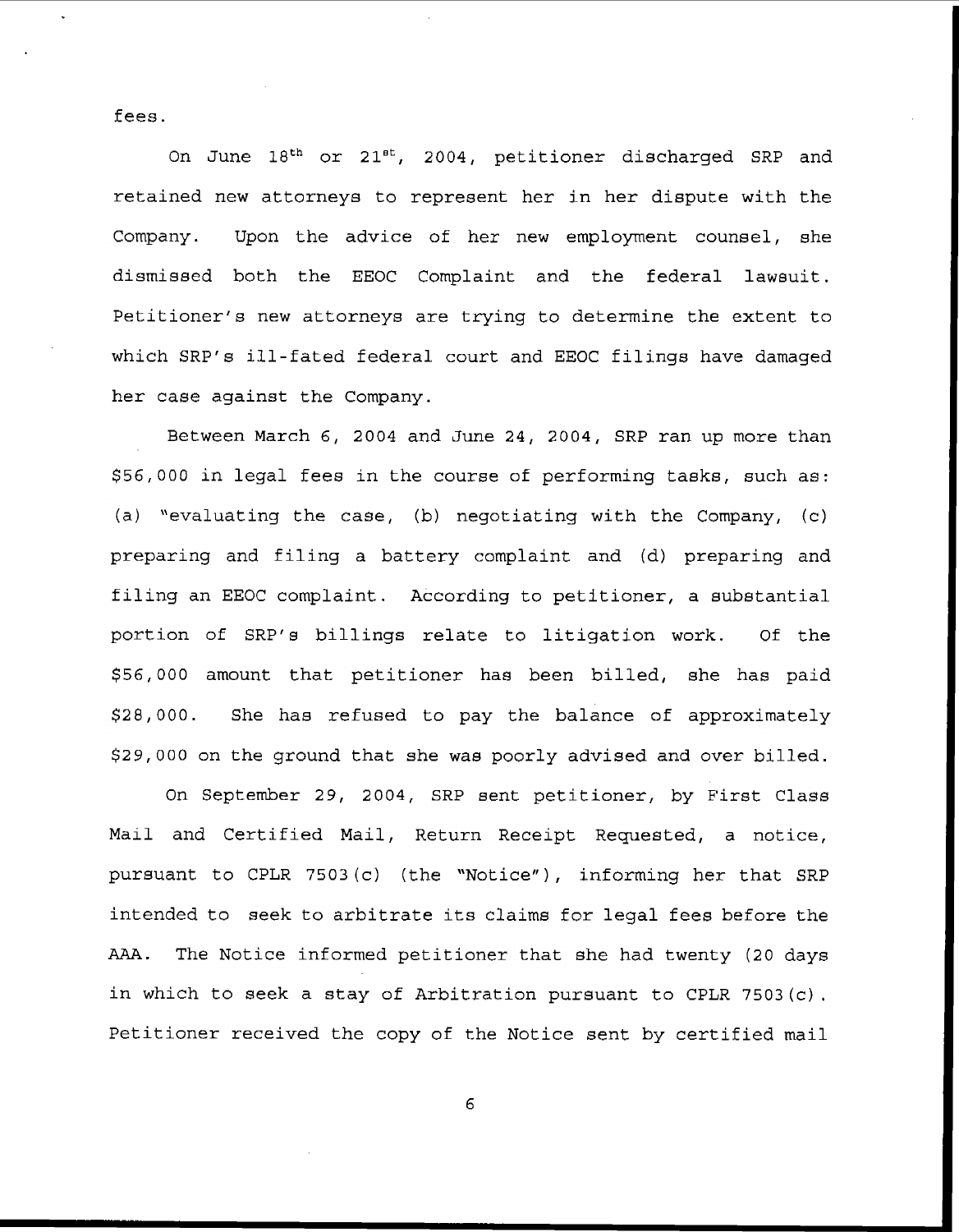on or about October 18, 2004.

SRP filed a demand for arbitration with the AAA seeking approximately \$35,000. Petitioner has neither filed an answer to the Demand, nor participated in any hearings.

On November 11, 2004, petitioner's new counsel participated in a teleconference with SRP allegedly concerning the arbitration. According to SRP, at no time did petitioner's new attorney raise an objection to arbitration.

The policy of this State favors and encourages arbitration as a means of conserving the time and the reaources of the courts and contracting parties (see Nationwide General Insurance CO. v. contracting parties (see <u>Nationwide General Insurance CO. y.</u><br>Investors Insurance Company of America, 37 N.Y.2d 91, 95 [1975]). Generally, it is for the courts to make the initial determination as to whether the dispute is arbitrable. Ideally, the courts should confine themselves to the arbitration clause and leave the merits to the arbitrators (see Nationwide General Insurance *CO.* v. Investors Insurance *Company of America*, 37 N.Y.2d, at 95).

Basically, the courts perform the initial screening process designed to determine in general terms whether the parties have agreed that the subject matter under dispute should be submitted to arbitration. Once it appears that there is, or is not a reasonable relationship between the subject matter of the dispute and the general subject matter of the underlying contract, the court's inquiry is at an end. Penetrative and definitive analysis of the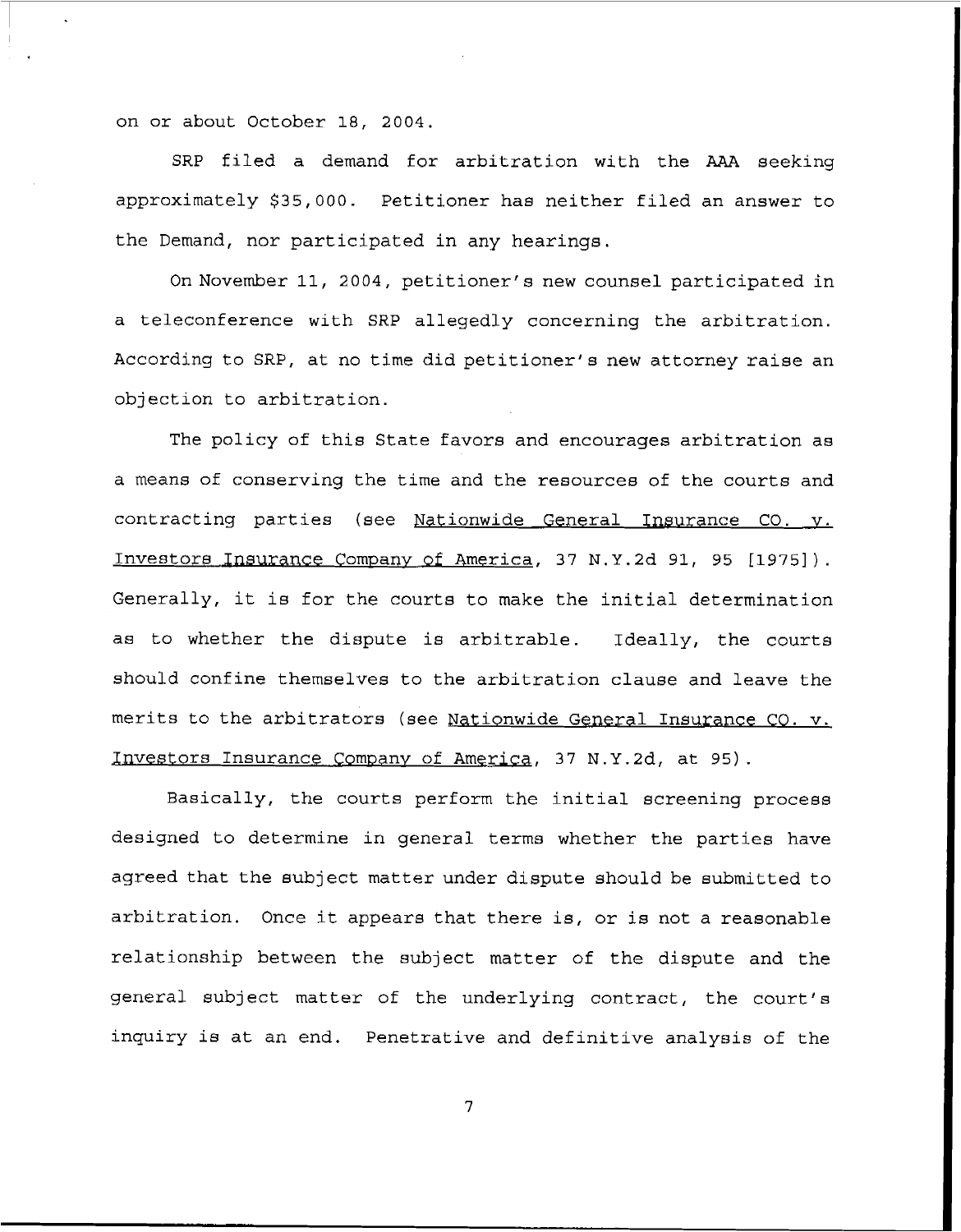scope of the agreement must be left to the arbitrators whenever the parties have broadly agreed that any dispute involving interpretation and meaning of the agreement should be submitted to arbitration (see Nationwide General Insurance CO. v. Investors Insurance Company of America, 37 N.Y.2d, at 96). However, where the parties have expressly agreed to arbitrate their dispute, it remains to be determined whether the subject matter of the dispute is one that may be submitted to arbitration without violation of any law or public policy and, if so, whether it falls within the scope of the arbitration agreement.

". . .Hence, where jurisdiction over a particular type of dispute is statutorily bestowed exclusively upon the courts, where judicial, as opposed to arbitral, enforcement of particular rights and prohibitions is mandated by public policy, an agreement to arbitrate will not be given effect by the courts. Otherwise, where no such conflict with law or public policy exists, the courts will enforce the parties' contractual decision to submit their disputes to arbitration. Moreover, while a specifically enumerated restriction upon arbitral authority will be upheld **by** the courts ..., no such limitation upon either factual or legal dispute resolution will be inferred from a broadly worded contractual provision expressly calling for the arbitration of all disputes arising out of the parties' contract" (Maross Construction v. Central New York Regional Transportation Authority, 66 N.Y.2d 341,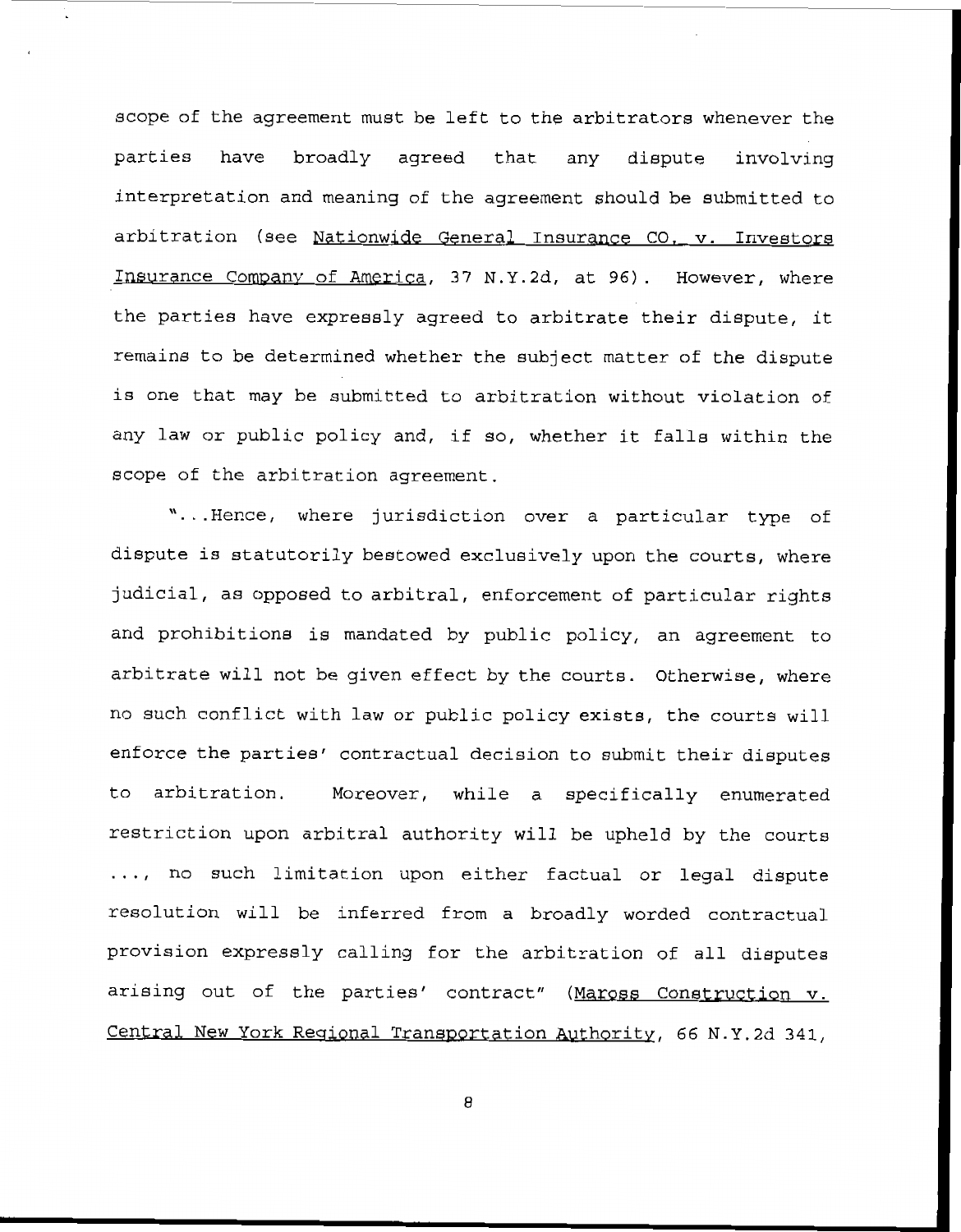345-46 **[1986]** [citations omitted] ) .

The Chief Administrative Judge of the State of New York promulgated Part 137. It applies to all matters where representation commenced after January 1, 2002, unless specifically excluded by one of the categories in Section 137.1 (b) . These rules require all attorneys suing for fees to notify the client first that the client has the option of proceeding to the fee dispute resolution program in lieu of court. Thia must either be by contract in the retainer agreement, in which case the attorney can proceed to commence the proceeding at the appropriate local administrative body (in most cases, the local bar association) , or, in the absence of a retainer providing for arbitration, the attorney must send notice to the client by certified mail or personal service as provided in Section 137.6, entitled "Notice of Client's Right to Arbitrate." If the client does not request arbitration within 30 days, the attorney may then commence litigation. Such arbitration will be binding on both parties after 30 days if neither party seeks a trial de novo. Section 137.6(b) requires that an attorney who institutes an action to recover a fee must allege in the complaint compliance with the Rules, as described above. SRP appears to admit that it did not comply. Thus, there is little doubt that SRP violated Part 137 of the Rules of the Chief Administrator. *An* attorney may not collect a fee barred by the public policy expressed in the Code of Professional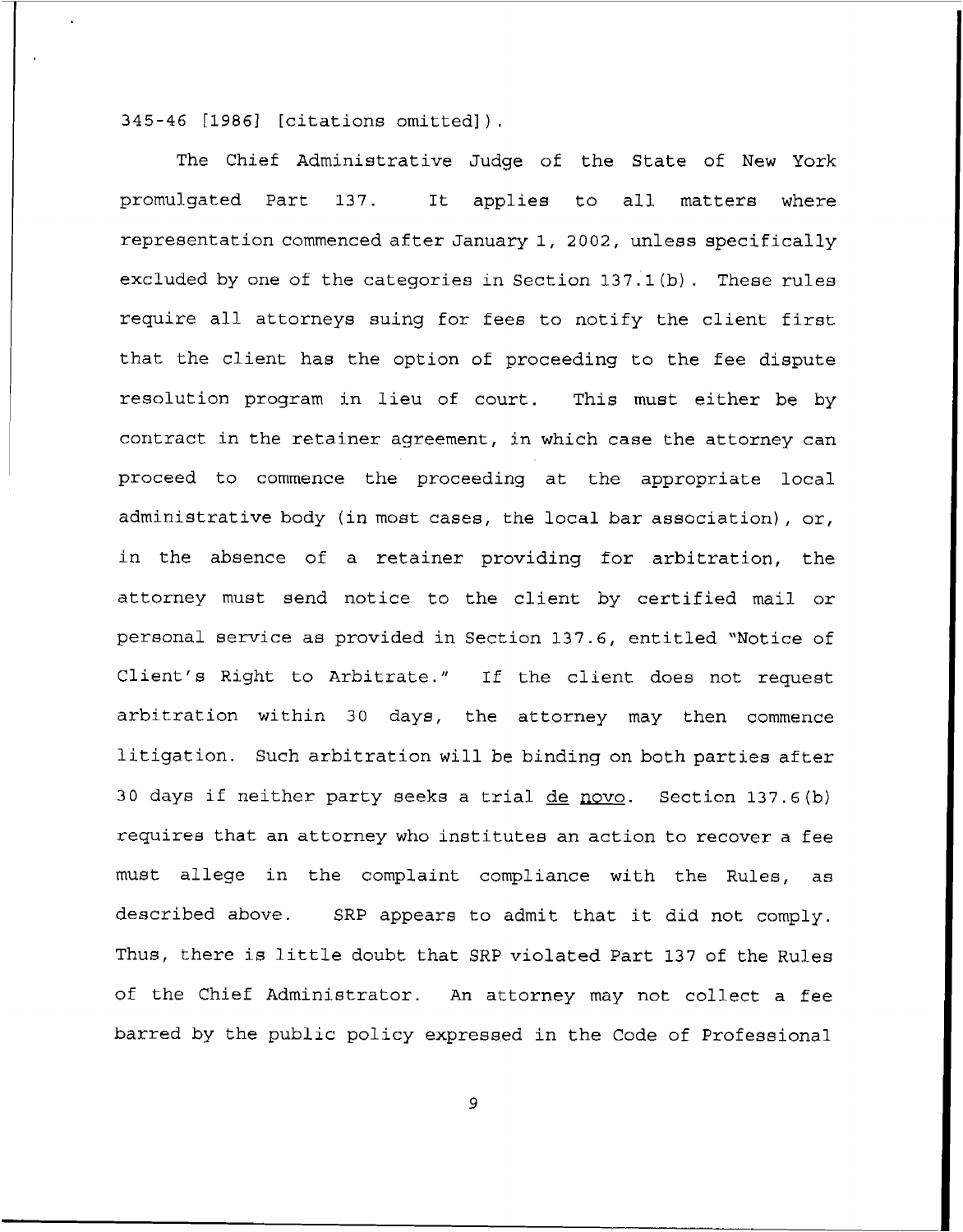Responsibility (see L.H. v. V.W., 171 Misc.2d 120, 123 [Civil Ct. **N.Y.Co. 19961).** 

In this case, **to allow** the respondent to circumvent the Rules of the Chief Administrator would be against public policy. The fee dispute rules were passed to counter the public's perception of attorneys and the legal **system.** The rules were intended to instill confidence in attorneys and the legal system by providing clear guidelines **as** to what duties are incumbent on, and what rights inure to the benefit of the attorney and the client.

The question this Court must answer **is** whether it will prohibit this arbitration due to this violation of public **policy**  even though the arbitration process has already commenced. "' [The] instances where courts will intervene in the arbitration process are, without apparent exception, cases in which public policy considerations, embodied in statute **or** decisional law, prohibit, in an absolute sense, particular matters **being** decided or certain relief being granted **by** an arbitrator. Stated another way, the courts must be **able** to examine an arbitration agreement or an award on its face, without engaging in extended fact-finding or legal analysis, and conclude that public **policy** precludes its enforcement.'" An agreement to arbitrate is not presumed void as against public policy "if it may be construed in a manner which would make it consistent with the laws and valid" (Matter of flex v. &korrw, 157 Misc.2d 703, 706-707 [Sup. **Ct. Nassau** Co.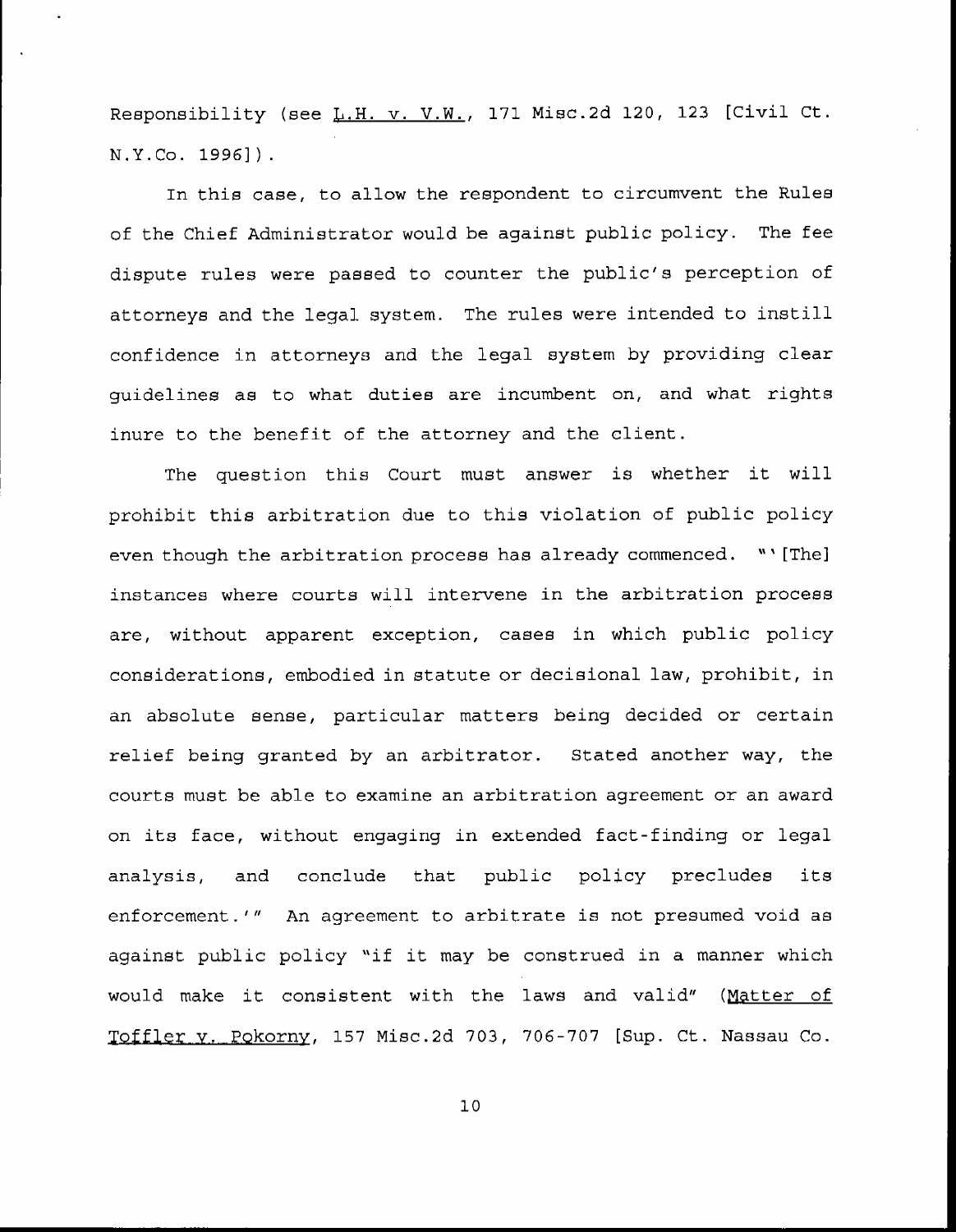<sup>19931</sup>, quoting **Curtis v. Gokev** , **68 N.Y. 300, 304** [18771).

Although attorney and client are presumed to possess equal bargaining power when entering into the initial contract of employment, the agreement will not **be** enforced if it is unconscionable or illegal. **A** retainer agreement will not be enforced in the absence of proof that it was fully comprehended **by**  the client (see Ransom v. Cutting, 112 App.Div. 150 [1<sup>st</sup> Dept.], **aff'd 188 N.Y.** 447 **[1907];** Cohen v. Rva n, **34** A.D.2d 789 **[2d** Dept. 19701). This *is* because it can be impractical for **a** client to consult independent counsel before **signing a** retainer agreement or a fee dispute arbitration clause.

Trust ig the bedrock upon which *the* attorney/client relationship is built. An enforceable agreement should contain a clear statement that a client has an absolute right to proceed under Rule 137. This Court **believes** that absent a clearer statement in the arbitration agreement, the election to pursue arbitration **or** go to Court **belongs** to the client. Based on the record before this Court, this Court cannot conclude that petitioner made an informed and voluntary **waiver.** 

The Court questions whether the insertion of an arbitration clause like the one at issue into a retainer agreement inherently violates the trust between the client and attorney in that it pits the lawyer's interests against that *of* the client. The terms and features of the arbitration agreement are designed, not for the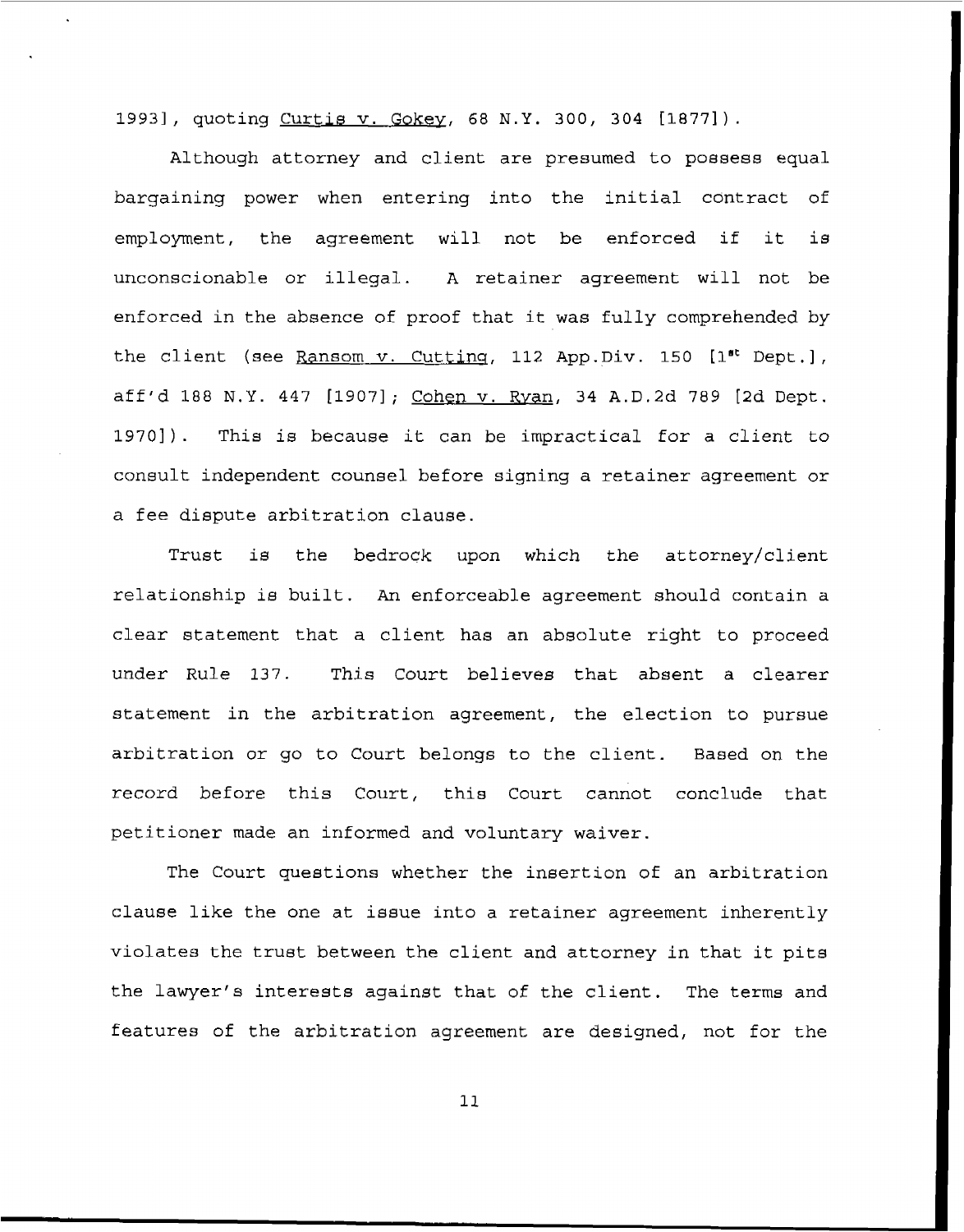client's benefit but to protect and advance the lawyer's interest in a forum of the lawyer's choosing. Adoption of such a practice places the lawyer in an irreconcilable ethical conflict which will only serve to further undermine the public's confidence in the profeesion. **A** lawyer has an ethical duty, to use his or her best efforts and professional judgment to advance the client's interest, not his or her own. Thus, a retainer agreement that contains a clause to arbitrate in front of the American Arbitration Association, which waives the client's right to access to the courts to resolve disputes arising out of the attorney/client relationship must be viewed *a8* inherently unenforceable and against public policy (see Kamaratos v. Palias, 360 N.J. Super. 76, 89; 821 A.2d 531, 539-40 [N.J. Super. **A.D. 20031).** 

In setting up Rule 137 and a comprehensive regulatory alternate fee resolution scheme, it appears to this Court that the Chief Administrator of the Courts has indicated his intent to preempt any other action affecting this critically important aspect of the practice of law. In fact, this Court is not sure that, without explicit Court approval, the parties, by private agreement, can alter or expand upon the available dispute resolution options. Without deciding this issue, the Court finds that SRP is attempting to enforce an agreement that is patently unethical and therefore illegal. There is no requirement that this Court indulge in extended legal analysis before coming to the conclusion that this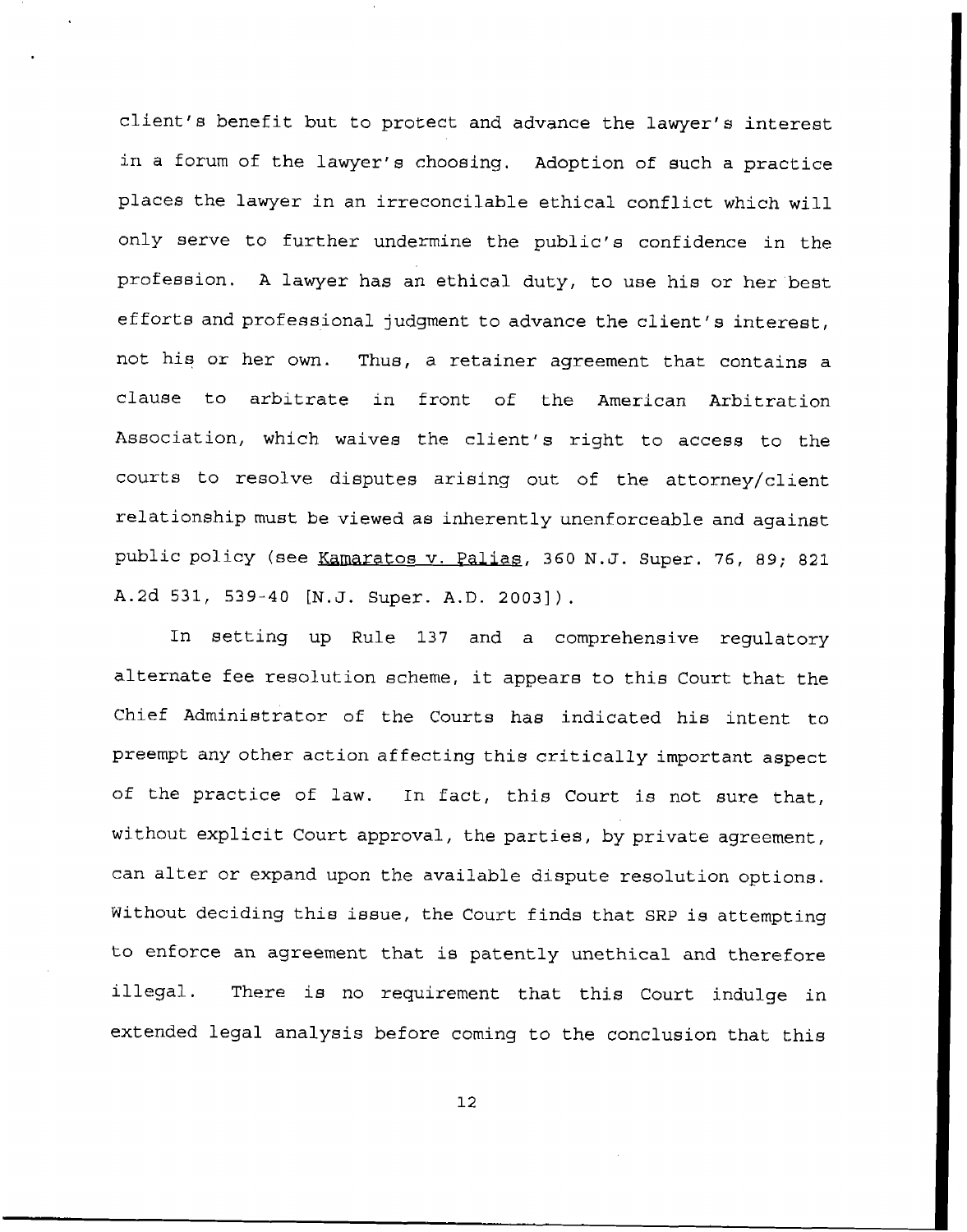type of agreement constitutes prohibited conduct and is against public policy. This Court certainly has the authority to **stay** this arbitration, even though already commenced, since, on its face, the arbitration agreement and Engagement Letter are **patently** in violation of the rules set forth in Part 137 of the **Rules of** the Chief Administrator.

**As** to respondent's argument that this Court **is powerless** to extend the period within which one may seek a Btay *of* arbitration, CPLR 7503(c) states that an application **to** stay arbitration must **be**  made **by** the party sued within 20 days after service upon him of the notice *of* demand or he shall **be** precluded. Ordinarily, this limitation is strictly enforced and a court has no jurisdiction to entertain an untimely application (see Matter of Spychalski, 58 A.D.2d 193 [4th Dept. 1977 ], aff'd 45 N.Y.2d 847 [1978 ]; Allcity Insurance Co. v. Vitucci, 151 A.D.2d 430 [1st Dept.], aff'd. 74 **N.Y.2d 430 [19891).** 

Clearly, **more** than twenty dayB has expired. The question **is**  whether the Statute of Limitations under CPLR 7503 precludes this Court from entertaining this application when the matter to **be**  arbitrated is against public policy. Logic dictates that if the matter to be arbitrated is against **public** policy, then it is not the proper subject of arbitration. Arbitration agreements are unenforceable where substantive rights, embodied by statute, express **a** strong public policy which must be judicially enforced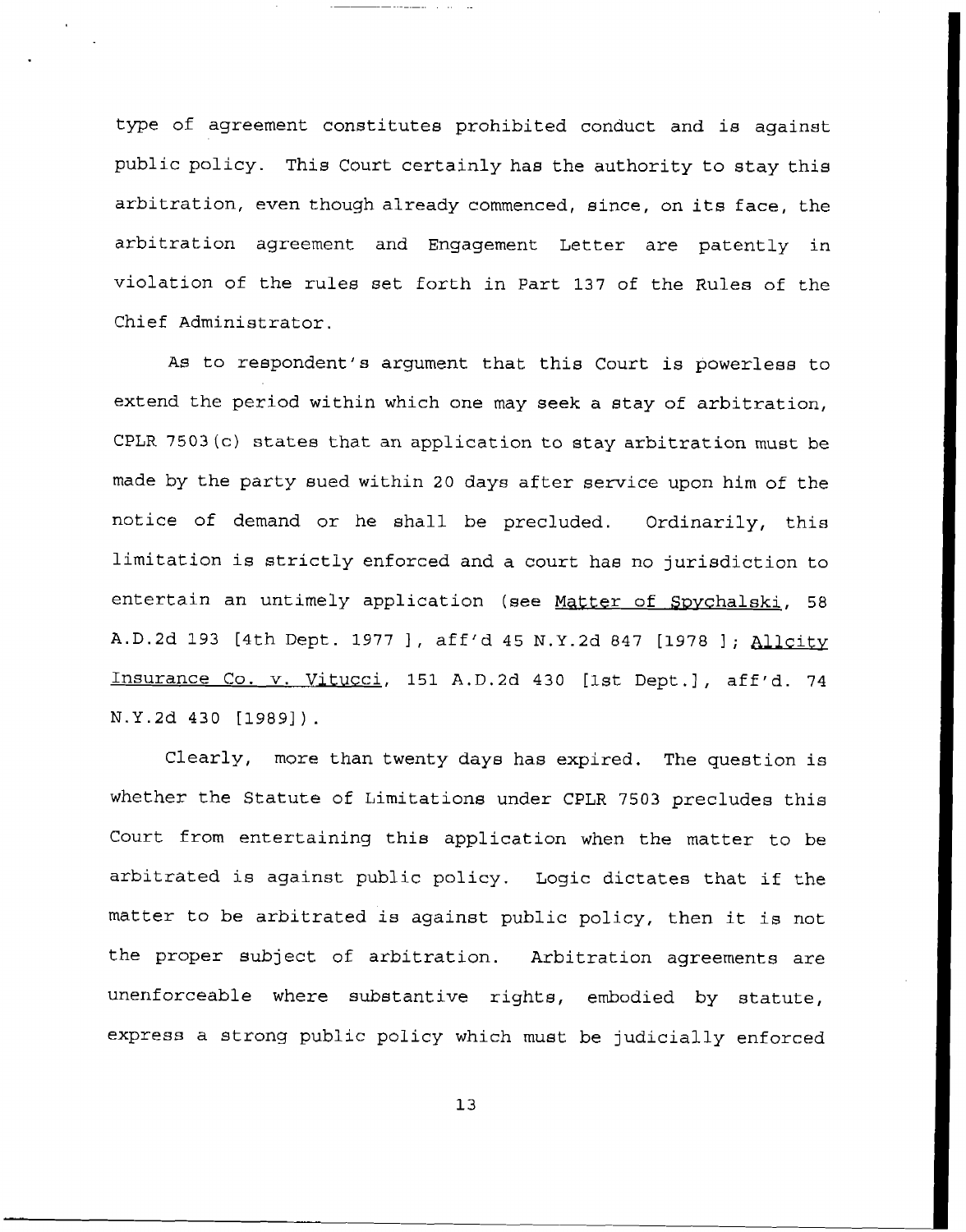(see Harris v. Iannaccone, 107 A.D.2d 429, 431-32 [1<sup>st</sup> Dept.], aff'd 66 N.Y.2d **728 [1985]). A** violation of Part 137 expresses a strong public policy with respect to unethical agreements by attorneys who attempt to take advantage of their clients. *An* agreement which violates this Rule is, therefore, non-arbitrable.

*I* 

"There **is** no anomaly in not enforcing a statute of limitations when to do so would aid and assist the party claiming its protection in violating the law. To permit the arbitration to continue and then refuse to confirm the award is a waste of time and effort. Judicial economy suggests that the process be stopped now, rather than wait" (Matter of Toffler y, Pokorny, 157 Misc.2d, at 708). If the issue to be arbitrated **is** against public policy, the arbitrator **does** not have the jurisdiction to reach a conclusion concerning a provision of an agreement which is patently illegal (Matter of Toffler v. Pokorny, 157 Misc.2d, at 708). Thus, even if the Statute of Limitations has expired, the commencement and continuation of this arbitration with respect to that provision is void ab initio.

Accordingly, the arbitration is permanently stayed<sup>3</sup>.

**<sup>&#</sup>x27;The** Court is at a loss a to why New York was chosen for the arbitration. It is clearly an example of forum non conveniens because the petitioner is a resident of New Jersey, she retained respondent in New Jersey, respondent maintains offices in New Jersey and New York, the underlying arbitration agreement was signed in New Jersey and the action for which respondent was retained occurred in New Jersey. **As** far as this Court can tell, the only thing that occurred in New York is that respondent filed an EEOC claim on petitioner's behalf in New York, which the EEOC